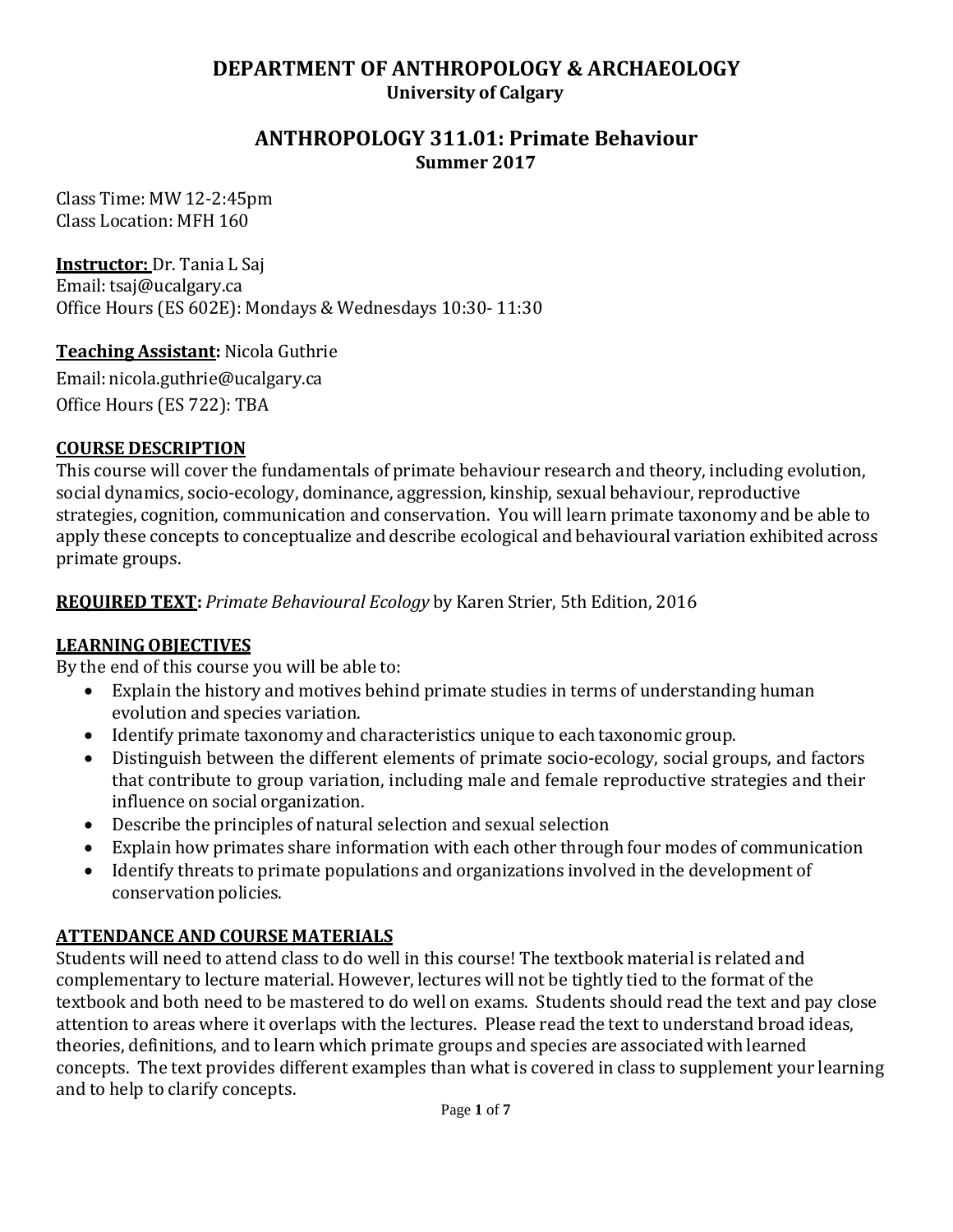**Lecture notes:** will be posted as 1- and 3-slide PDF handouts on D2L [\(https://d2l.ucalgary.ca\)](https://d2l.ucalgary.ca/) and can be printed before class to assist in note-taking. Some pictures and whole PPT files will not be posted due to copyright of figures and photographs.

### **COURSE REQUIREMENTS**

**Mid-Term Exam (50%): Monday, July 24nd** - This test will be multiple choice format (which may include true or false questions).

**Final Exam (50%): Registrar scheduled between August 18 – 21th** - This test will be multiple choice format (which may include true or false questions).

**Please note: ALL** lecture materials will be covered on exams; this includes videos, lectures, discussions, and guest lectures. Lectures do not exactly follow the text chapters so please read actively and carefully!

#### **GRADE BREAKDOWN**

| $A+ 100-94.9\%$ | $B+ 84.8-79.9\%$ | $C+70.8-66.9\%$     | $D+ 58.8 - 54.9\%$    |
|-----------------|------------------|---------------------|-----------------------|
| A 94.8-89.9%    | B 79.8-74.9%     | $C = 66.8 - 62.9\%$ | $D = 54.8 - 49.9\%$   |
| A- 89.8-84.9%   | B- 74.8-70.9%    | C- 62.8-58.9%       | $F = 49.8\%$ and less |

## **FORMAL ACADEMIC ACCOMMODATIONS**

It is the student's responsibility to request academic accommodations. If you are a student with a documented disability who may require academic accommodations and have not registered with the Student Accessibility Services (SAS), please contact them at 403-220-8237 or [access@ucalgary.ca.](mailto:access@ucalgary.ca) Students who have not registered with SAS are not eligible for formal academic accommodations. You are also required to discuss your need with your instructor **no more than 14 days** after the start of the course.

## **ADDITIONALACCOMMODATIONS**

**Missed Exams** – Missed tests automatically receive a score of zero. In the event of an emergency or illness, for the Mid-Term, you **MUST** notify the instructor or the Anthropology main office (403-220- 6516) **BEFORE** the exam, and documentation (e.g., a doctor's note) may be requested before or at the time of the scheduled make-up test. The make-up test, which may not be offered in all cases, will be scheduled no later than 1 week after the exam and may be in a different format (e.g., essay, oral). In the case of missing the Final Exam, you must schedule a make-up through the Registrar's Office.

**Exam viewing** – Exam marks will be posted on D2L but exams will not be handed back. Students will be allowed to view both their own exam and the answer key during scheduled office hours, or by appointment with the TA. After reviewing the key and your notes, if you feel that you were marked unfairly or that marks were missed on your exam, you can address the concern with the instructor. You may be asked to prepare a short statement explaining the concern. The entire question will then be regraded and marks adjusted (up or down, as is warranted) at the instructor's discretion.

*No accommodation will be made for poor performance on exams*. For instance, additional items cannot be submitted in lieu of exams and grades will not be curved. Please be sure that you are well-prepared for exams so that you perform well when you have the opportunity!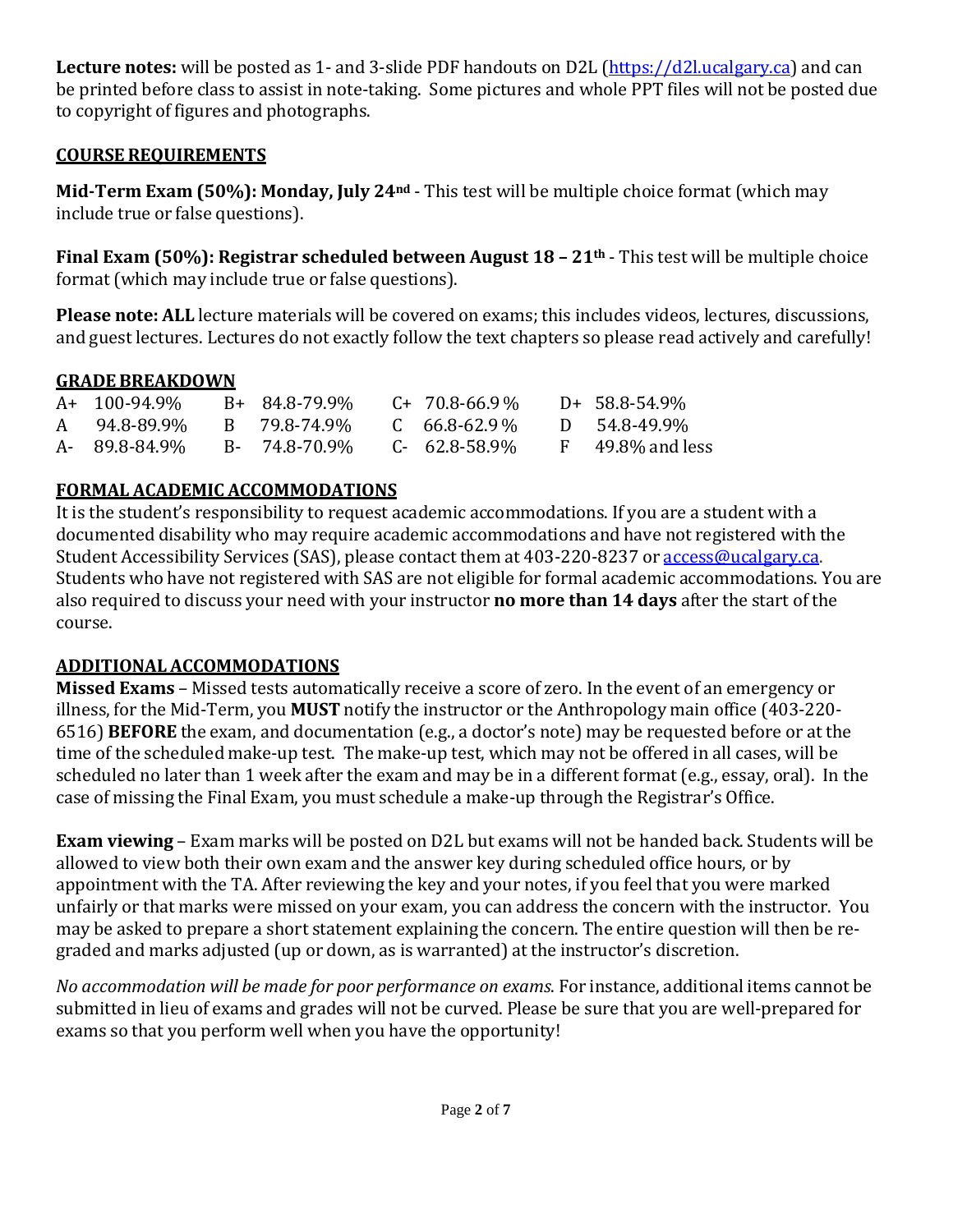#### **CLASSROOM NORMS**

- We will normally take a 10-15 minute break during class, depending on lecture content.
- Check D2L regularly for announcements and updates.

# • **Attendance and punctuality**

It is in your own best interest to attend all classes. Please arrive on time so not to disrupt other students. If you arrive late, please sit at the back or along an aisle. If you need to leave early, please notify the instructor before class and sit in a location where you will not disturb other students when you leave.

# • **Use of technology: laptops and cell phones**

The most important thing with regard to electronics is to be respectful and supportive to other students. Please turn off your cell phones and any other electronic devices. You may use a laptop to take notes, but please sit at the back or along the sides so as to not disturb other students. Please only use your laptops to take notes. If there are problems with the misuse of technology during the term, we reserve the right to change this policy and disallow the use of laptops.

# • **Questions and participation**

Engaging with your instructors is an important part of university and can be challenging in a large class. Please try your best to actively participate in class and remember – if you are wondering about something, there is a very good chance other students are as well. If at any time during the course you do not understand the material, we encourage you to ask the instructor or the TA: a) during class (please raise your hand), b) during lecture breaks, c) before or after class, d) via email (allow 2 business days, 48 hrs response time), or e) during office hours. We would like to help you succeed!

# • **Exam attendance and conduct**

Use the washroom beforehand. Arrive on time. Bring a pencil, pen, eraser and your student ID. Turn off and put away all electronic devices upon arrival. Turn all hats backwards and remove earphones. You are allowed to have writing utensils, your student ID, tissue and a drink on the table – everything else must be stowed out of sight.

# **COMMUNICATION ETIQUETTE (e.g., email)**

- Please use your university account.
- Use a clear subject line that includes the course name/section and the topic of the email such as "ANTH 311: Question about my schedule"
- Please be respectful (i.e., not too casual) when addressing either instructor or the TA.
- Include your full name and student ID in the signature of your email.
- Allow 48 hours for a response, excluding weekends and holidays.

# **ACADEMIC INTEGRITY**

Any single occurrence of cheating, plagiarism, or other variant of academic misconduct upon any single assignment, essay, or examination, can result in disciplinary probation, suspension, or expulsion by the faculty dean. All university-level policies apply to this course. Details of this policy can be found in the University Calendar: [http://www.ucalgary.ca/pubs/calendar,](http://www.ucalgary.ca/pubs/calendar) under "Academic Regulations."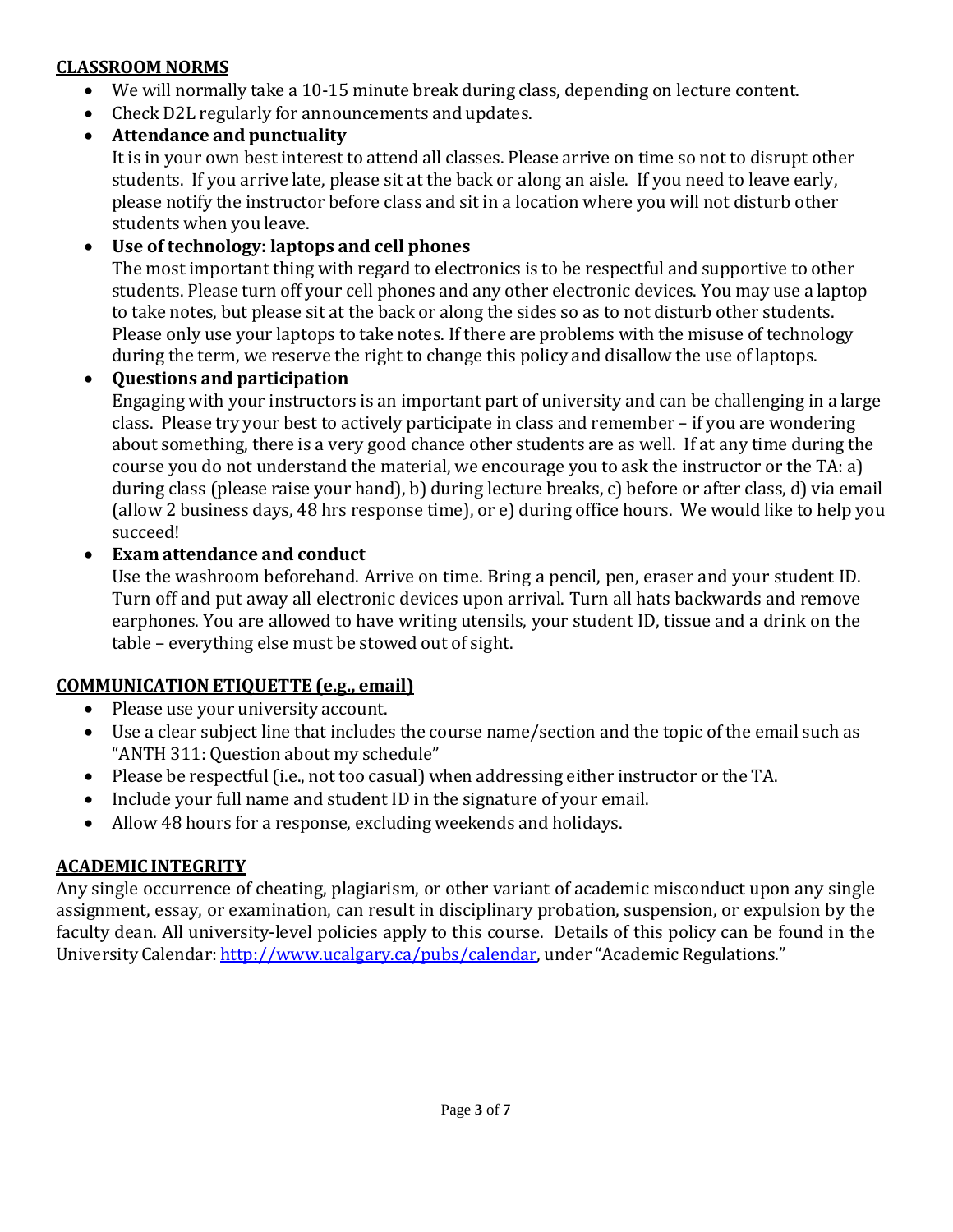#### **FINAL NOTES FOR SUCCESS**

We encourage you to get to know some of your fellow students and study together. Studies show that the average person only retains 10% of the material they READ versus 90% of the material they READ, then RECITE, EXPLAIN OR DEMONSTRATE! (See graph from the U of C Teaching and Learning Centre below):



# **Thank you for your attention. We are looking forward to a great semester!**

 $\odot$ 

#### **ADDITIONAL CONTENT**

#### **ACADEMIC ACCOMMODATIONS**

http://www.ucalgary.ca/access/accommodations/policy

Students needing an Accommodation because of a Disability or medical condition should communicate this need to Student Accessibility Services in accordance with the Procedure for Accommodations for Students with Disabilities

Students needing an Accommodation based on a Protected Ground other than Disability, should communicate this need, preferably in writing, to the instructor of this course.

## **ACADEMIC INTEGRITY**

Academic integrity is essential to the pursuit of learning and scholarship in a university, and to ensuring that a degree from the University of Calgary is a strong signal of each student's individual academic achievements. As a result, the University treats cases of cheating and plagiarism very seriously. Non-academic integrity also constitutes an important component of this program.

For detailed information on what constitutes academic and non-academic misconduct, please refer to the following link: http://www.ucalgary.ca/pubs/calendar/current/k-2-1.html

All suspected cases of academic and non-academic misconduct will be investigated following procedures outlined in the University Calendar. If you have questions or concerns about what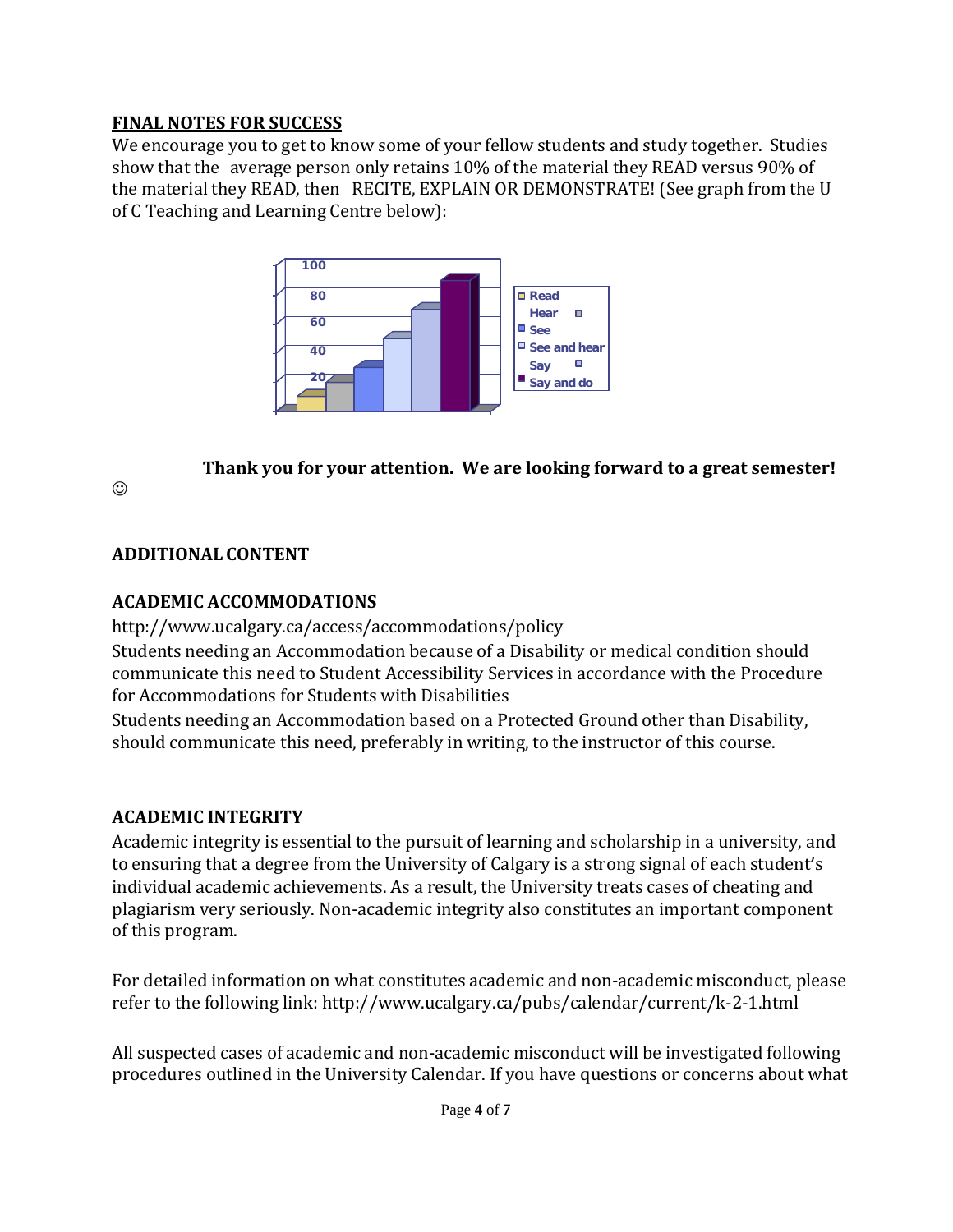constitutes appropriate academic behavior or appropriate research and citation methods, you are expected to seek out additional information on academic integrity from your instructor or from other institutional resources.

Where there is a criminal act involved in plagiarism, cheating or other academic misconduct, e.g., theft (taking another student's paper from their possession, or from the possession of a faculty member without permission), breaking and entering (forcibly entering an office to gain access to papers, grades or records), forgery, personation and conspiracy (impersonating another student by agreement and writing their paper) and other such offences under the Criminal Code of Canada, the University may take legal advice on the appropriate response and, where appropriate, refer the matter to the police, in addition to or in substitution for any action taken under these regulations by the University

# **TEACHING EVALUATIONS / USRIS (Universal Student Ratings of Instruction)**

At the University of Calgary, feedback provided by students through the Universal Student Ratings of Instruction (USRI) survey provides valuable information to help with evaluating instruction, enhancing learning and teaching, and selecting courses. Your responses make a difference, please participate! Website: http://www.ucalgary.ca/usri/

# **WRITING ACROSS THE CURRICULUM**

Writing skills are not exclusive to English courses and, in fact, should cross all disciplines. The University supports the belief that throughout their University careers, students should be taught how to write well so that when they graduate their writing abilities will be far above the minimal standards required at entrance. Consistent with this belief, students are expected to do a substantial amount of writing in their University courses and, where appropriate, members of faculty can and should use writing and the grading thereof as a factor in the evaluation of student work. The services provided by the Writing Support, part of the Student Success Centre, can be utilized by all undergraduate and graduate students who feel they require further assistance

# **EMERGENCY EVACUATION ASSEMBLY POINTS**

In the event of an emergency that requires evacuation, please refer to the following link to become familiar with the assembly points for the class: http://www.ucalgary.ca/emergencyplan/assemblypoints

## **FREEDOM OF INFORMATION AND PROTECTION OF PRIVACY ACT: FREEDOM OF INFORMATION AND PROTECTION OF PRIVACY ACT**

The University of Calgary is committed to protecting the privacy of individuals who work and study at the University or who otherwise interact with the University in accordance with the standards set out in the Freedom of Information and Protection of Privacy Act. Please refer to the following link for detailed information: http://www.ucalgary.ca/legalservices/foip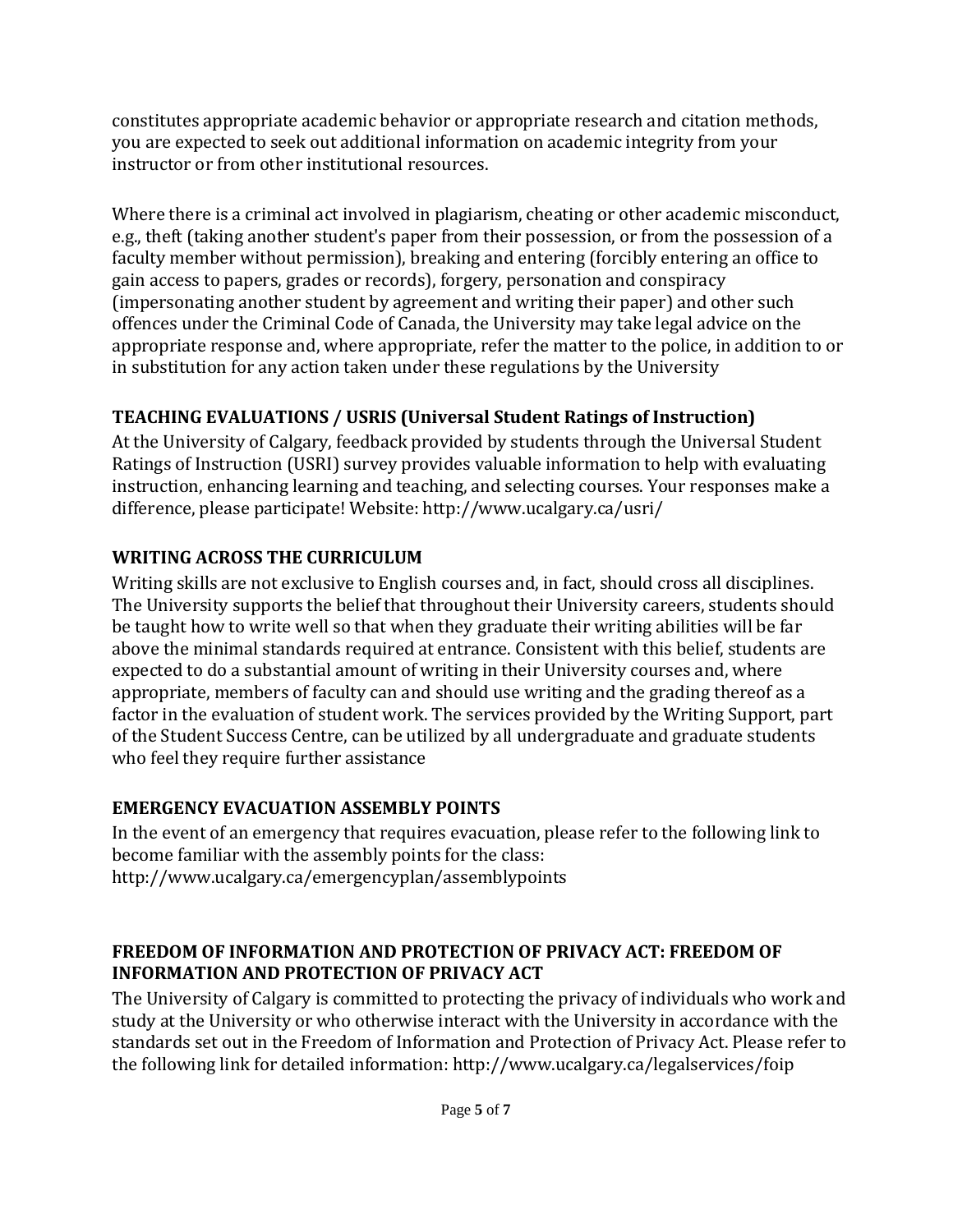#### **SAFEWALK INFORMATION**

Campus Security, in partnership with the Students' Union, provides the Safewalk service, 24 hours a day to any location on Campus including the LRT, parking lots, bus zones and University residences. Contact Campus Security at (403) 220-5333 or use a help phone, and Safewalkers or a Campus Security Officer will accompany you to your campus destination.

### **FACULTY OF ARTS PROGRAM ADVISING AND STUDENT INFORMATION RESOURCES**

Have a question, but not sure where to start? Arts Students' Centre.

The Faculty of Arts Students' Centre is the overall headquarters for undergraduate programs in the Faculty of Arts. The key objective of this office is to connect students with whatever academic assistance that they require.

In addition to housing the Associate Dean, Undergraduate Programs and Student Affairs and the Associate Dean for Teaching and Learning, the Arts Students' Centre is the specific home to:

program advising

the Faculty's Co-operative Education Program

the Arts and Science Honours Academy

the Faculty's Interdisciplinary Programs

a Student Help Desk

Location: Social Sciences Room 102

Phone: 403.220.3580

Email: ascarts@ucalgary.ca

Website: arts.ucalgary.ca/undergraduate/

For registration (add/drop/swap), paying fees and assistance with your Student Centre, contact Enrolment Services at (403) 210-ROCK [7625] or visit them at the MacKimmie Library Block.

Contacts for Students Union Representatives for the Faculty of Arts:

arts1@su.ucalgary.ca

arts2@su.ucalgary.ca

arts3@su.ucalgary.ca

arts4@su.ucalgary.ca

Ombudsman`s office: http://www.ucalgary.ca/ombuds/

#### **ADDITIONAL RESOURCES FOR STUDENTS ENROLLED AT THE U OF C**

We would like to highlight the contact information for the U of C campus Safewalk program, as well as the contact information for Campus Security.

#### **Safewalk**

Phone:403.220.4750 Email: [safewalk@ucalgary.ca](mailto:safewalk@ucalgary.ca) Website[:http://www.ucalgary.ca/security/safewalk](http://www.ucalgary.ca/security/safewalk) Available 24 hours a day/7 days a week/365 days per year

Page **6** of **7**